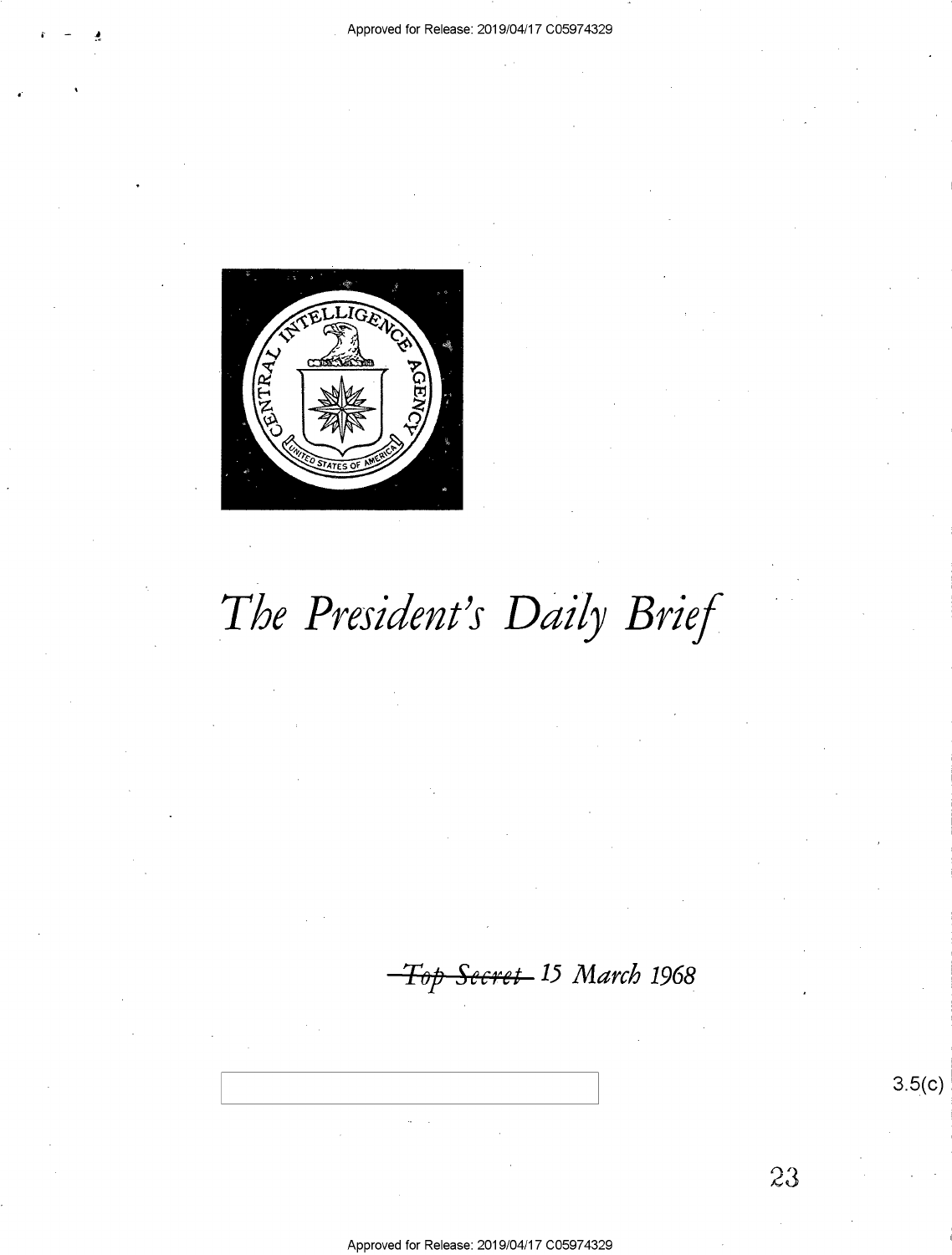## DAILY BRIEF 15 MARCH 1968

1. North Vietnam 1. 3.3(h)(2

## 2. South Vietnam  $\qquad \qquad$  3.3(h)(2)

Communist forces may be preparing for another round of coordinated attacks in various areas of the country in the near future.

3. Japan " The local Communists are taking dead aim at all US activities in Japan and Okinawa related to the war in Vietnam. The prospect is for more demon-<br>strations, perhaps violent ones. Sato, strations, perhaps violent ones. who faces upper house elections early this summer, is in a cautious mood and will try to avoid doing anything that might further stir up this hornet's lnest.



 $\overline{\phantom{a}}$   $\overline{\phantom{a}}$   $\overline{\phantom{a}}$   $\overline{\phantom{a}}$   $\overline{\phantom{a}}$   $\overline{\phantom{a}}$   $\overline{\phantom{a}}$   $\overline{\phantom{a}}$   $\overline{\phantom{a}}$   $\overline{\phantom{a}}$   $\overline{\phantom{a}}$   $\overline{\phantom{a}}$   $\overline{\phantom{a}}$   $\overline{\phantom{a}}$   $\overline{\phantom{a}}$   $\overline{\phantom{a}}$   $\overline{\phantom{a}}$   $\overline{\phantom{a}}$   $\overline{\$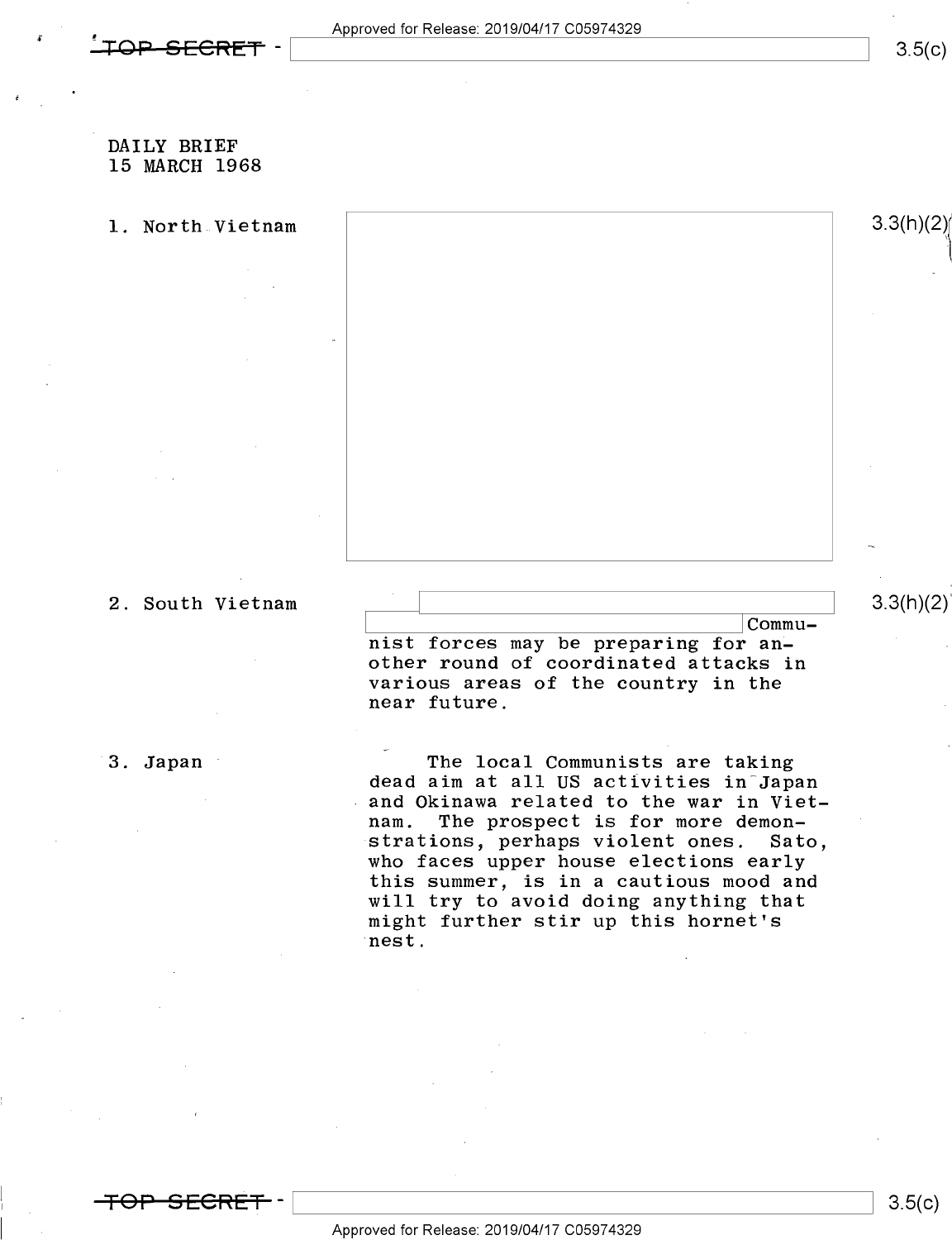4. Panama

Last night the assembly finally<br>voted to impeach President Robles. The<br>trial is set for 24 March. The President was not suspended from office last night, as he legally could have been.<br>His removal is likely to await the expected guilty verdict, probably on 27 or 28 March.

General Vallarino's day of decision<br>could thus be nearly two weeks away,<br>but the chances of a compromise solu-<br>tion now seem remote indeed.

### 5. Eastern Europe

. The contract of the contract of the contract of the contract of the contract of the contract of the contract of the contract of the contract of the contract of the contract of the contract of the contract of the contrac

 $SFGRET -$ 

New street demonstrations took<br>place in Poznan and Lodz yesterday.<br>Warsaw students have not yet been<br>brought to heel. The party continues its heavy-handed efforts to discredit the student "agitators," but there is some evidence that it is now groping for ways to open a dialogue with them.

In Czechoslovakia there was more<br>bad news yesterday for the beleaguered<br>Novotny. The suicide of Deputy Defense Minister Janko dramatizes the desperation and isolation of those who tried<br>to save Novotny last January. Janko was in command of the armored forces<br>and was probably partly responsible for the ill-fated effort to bring out tanks in Novotny's behalf.

In Moscow, the press and radio are silent on recent Polish and Czech developments.\

3.3(h)(2)

F

 $\begin{array}{|c|c|c|c|}\n\hline\n\text{have no doubt, however, that the men in}\n\end{array}$ the Kremlin are watching these events intently, even anxiously. '

< Approved for Release: 2019/O4/17 CO5974329

 $3.5(c)$ 

\ \ 3.5(c)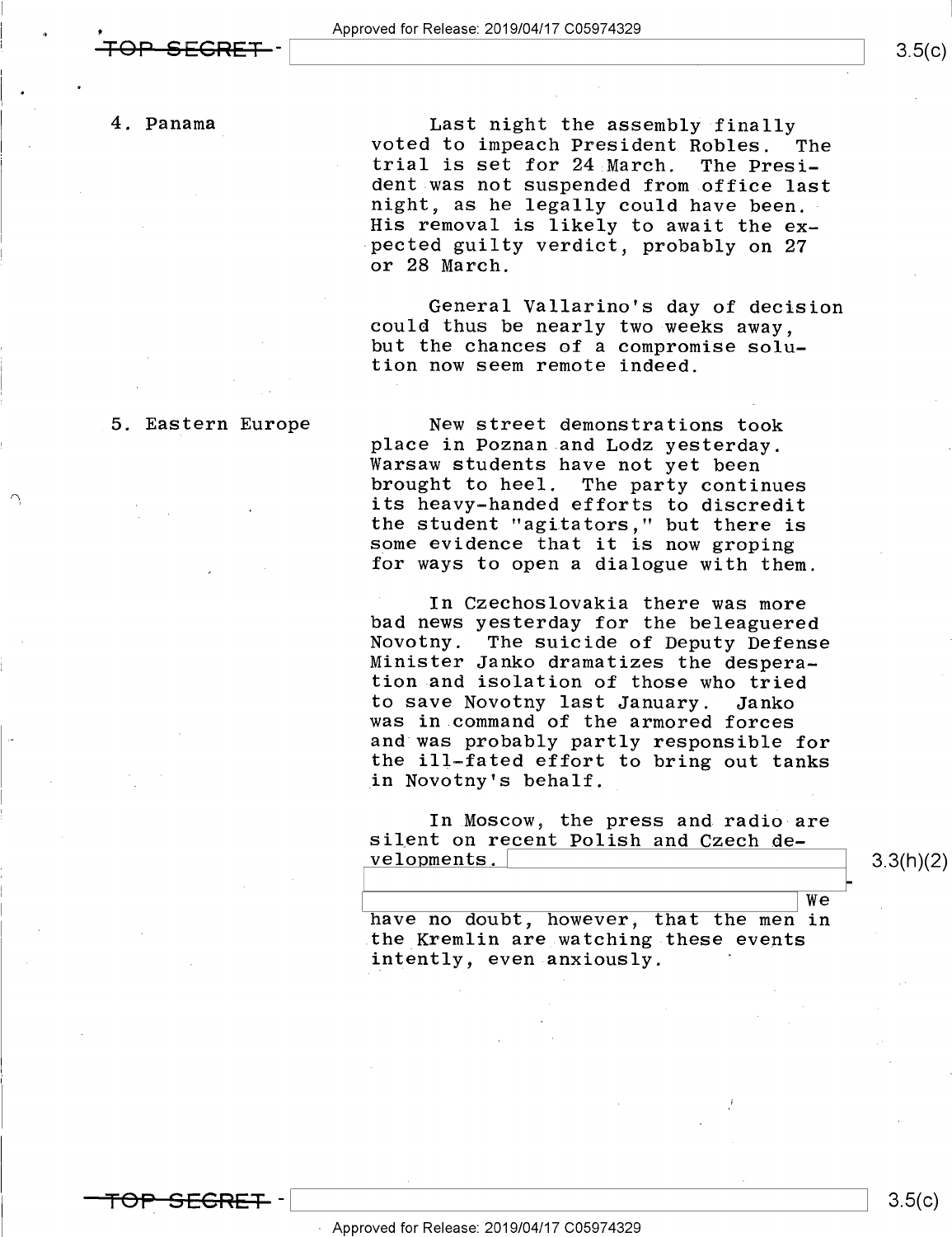6. Thailand Bangkok is making a long-overdue reappraisal of its efforts to suppress<br>Communist-led guerrillas in the north. Communist-led guerrillas in the north. Senior army leaders now admit [:::::::j 3jxhX2) K::1that they have made little progress against the guerrillas, that their forces are suffering increasing casualtactics against the local tribesmen<br>have only worsened the situation.

> The government is now seeking new<br>approaches. There is no sign yet, how-<br>ever, that it realizes that its best hope for a lasting solution is to win over the people in the affected areas.

7. Sweden ... Leaders of the principal opposi-<br>tion parties have publicly closed ranks<br>behind the government on the matter of<br>Ambassador Heath's recall. This was<br>perhaps to be expected. Now the Swed-<br>ish press is beginning look at the basic issues, especially<br>the damage to Sweden's neutrality brought<br>about by the antics of Education Minister Palme.

> The ambassador's recall is also getting a lot of attention elsewhere in Scandinavia, but editorial opinion is<br>mixed. Some papers--and most of those<br>in Denmark--are blasting the US for trying to "intimidate" Sweden. Others are critical of Sweden for moving beyond neutrality toward the Communist position on Vietnam.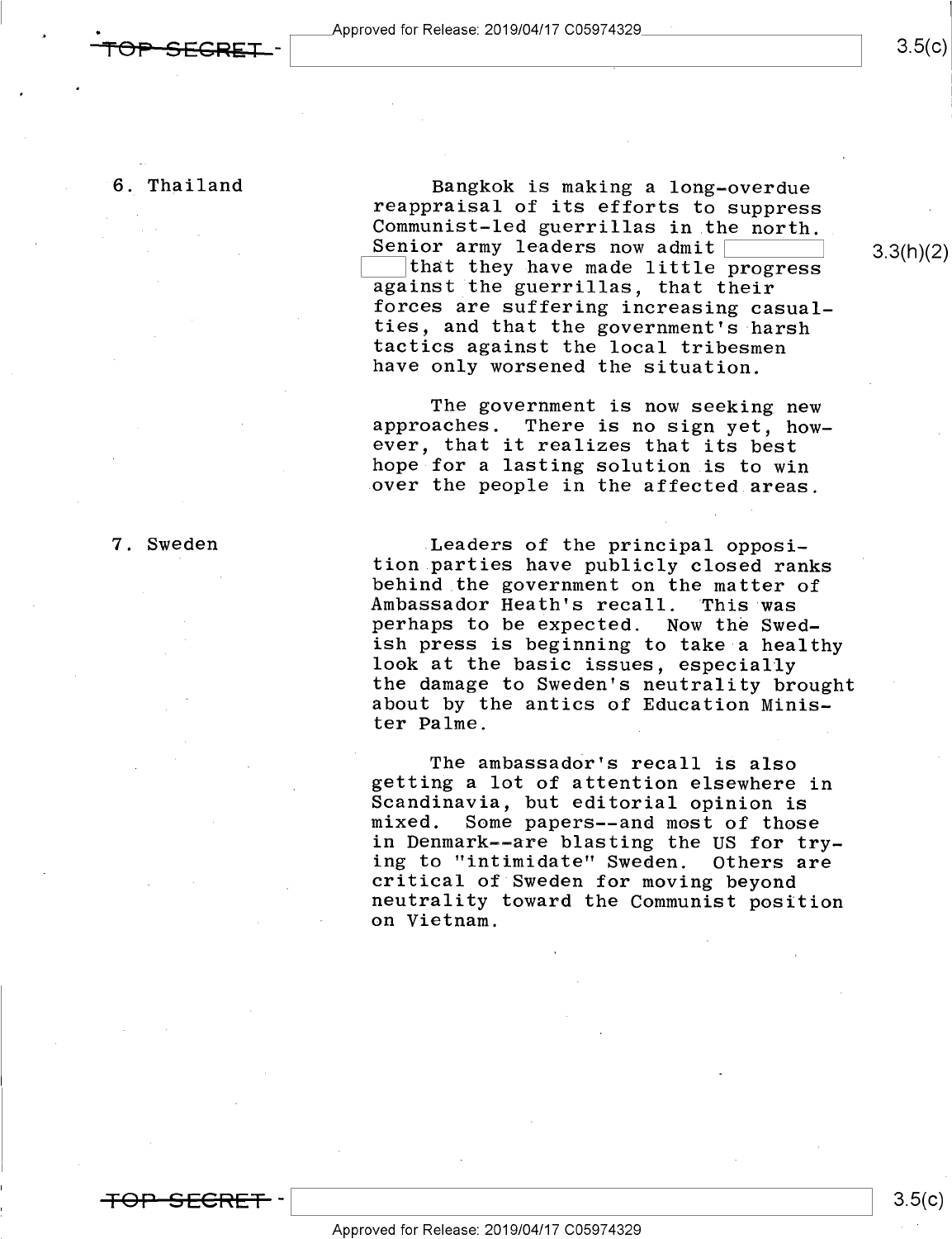Top Secret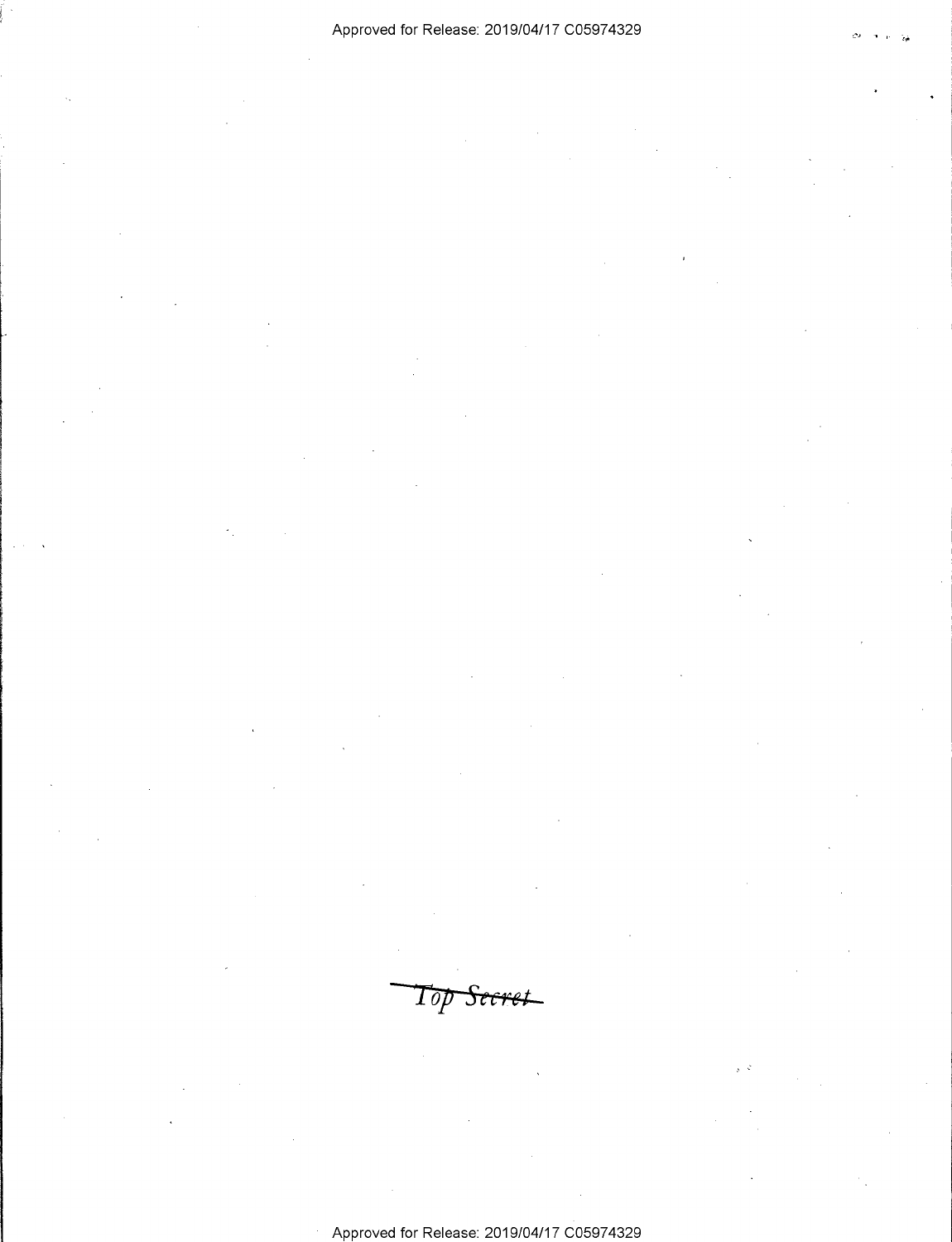-Top Secret



# FOR THE PRESIDENT'S EYES ONLY

# Special Daily Report on North Vietnam

Top Secret 3.5(c)

1 6 15 March 1968

Approved for Release: 2019/O4/17 CO5974329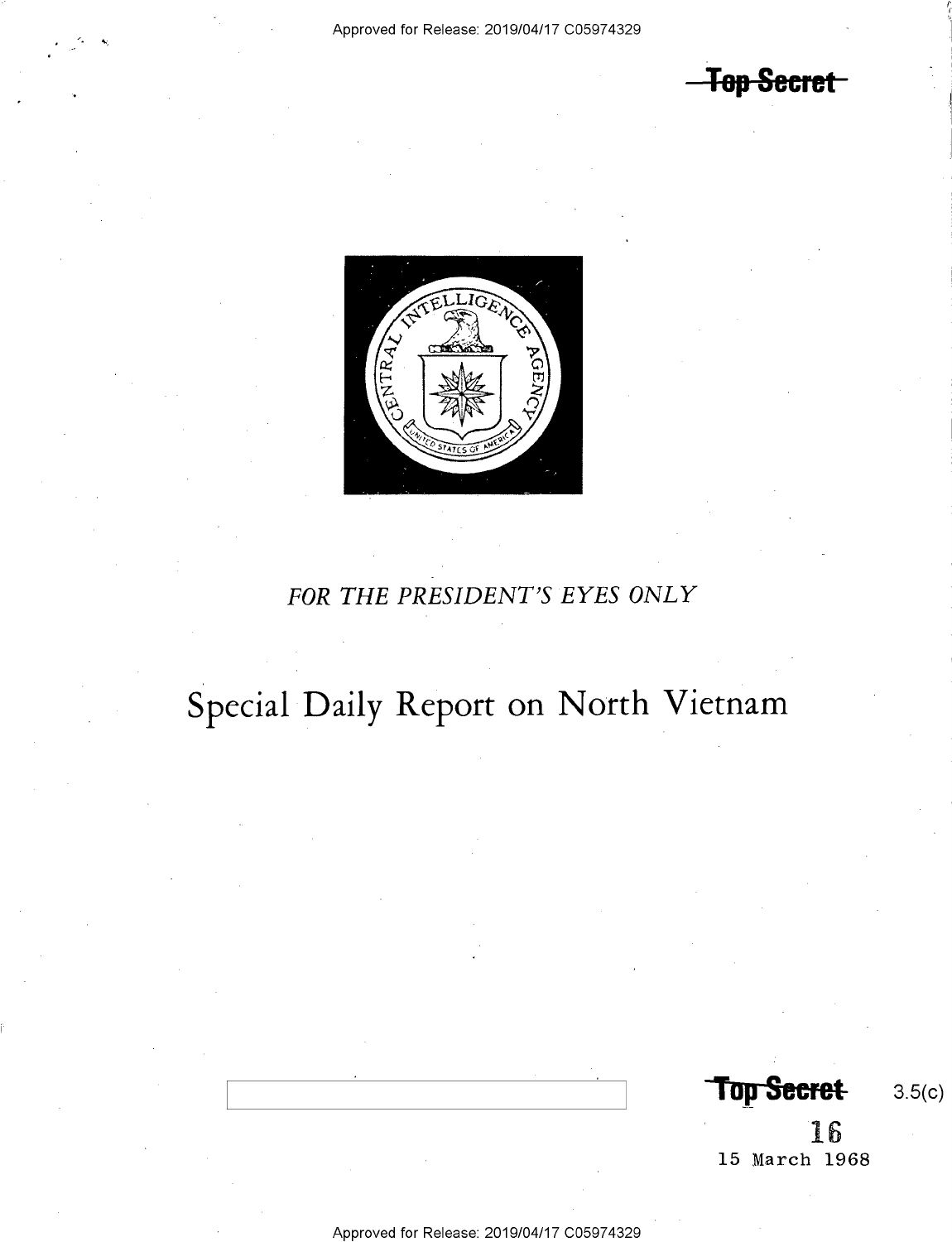Special Daily Report on North Vietnam for the President's Eyes Only

15 March 1968

# I. NOTES ON THE SITUATION

3.3(h)(2)

<del>-TOP\_SECRET</del> -|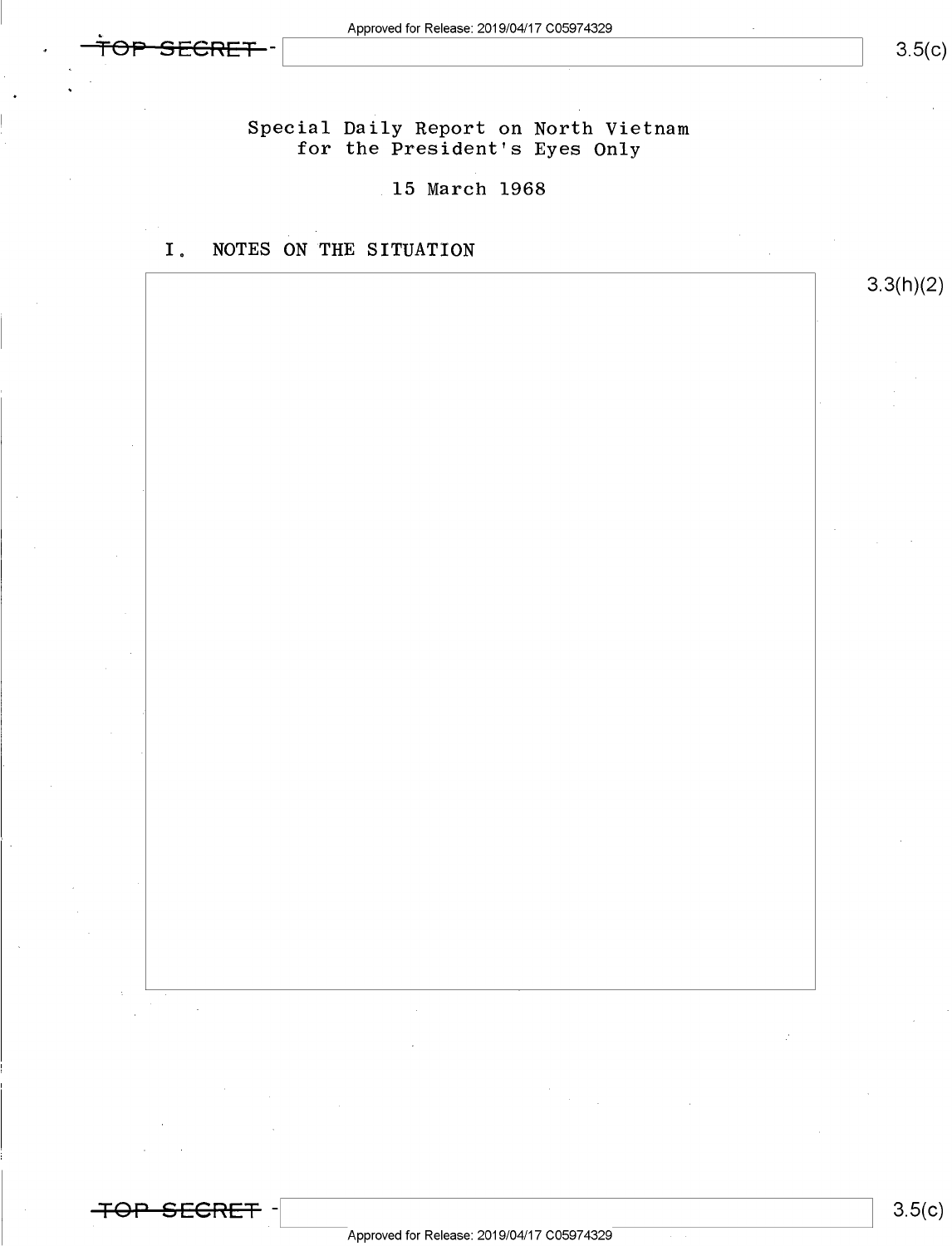$3.5(c)$ 

 $\sim$  3.3(h)(z)

3.3(h)(2)

 $\ast$ 

North Vietnam Continues Postwar Reconstruction Plans

3.3(h)(2)

I

Hanoi has never dropped its reconstruction plans. Although some major aid projects were suspended in 1965 and 1966, projects like the Thac Ba hydropower plant have been receiving periodic maintenance to prevent their deterioration,  $3.3(h)(2)$ 

 $-2-$ 

<del>TOP SECRET</del> –

Approved for Release: 2019/O4/17 CO5974329

 $\frac{1}{2}$  s.5(c)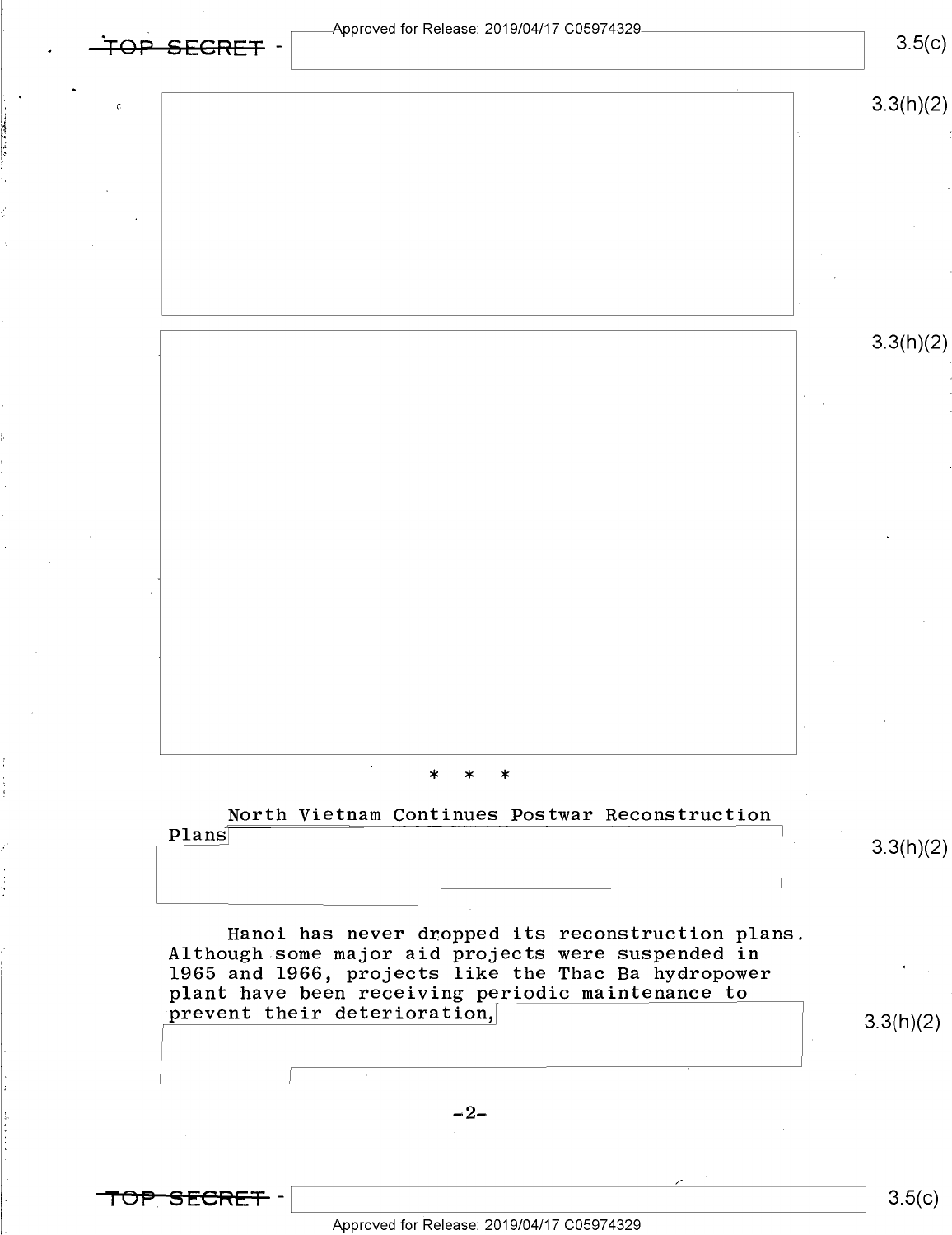<del>SFCRFT</del>

 $3.5(c)$ 



### \* \* \*

# sII. NORTH VIETNAMESE REFLECTIONS OF US POLITICAL ATTITUDES ON THE WAR '

Comments on Foreign Relations Committee Hearings: Initial Hanoi commentary on the Senate Foreign Relations Committee hearings has centered on the statements on the Gulf of Tonkin incident. A Hanoi domestic broadcast on 13 March noted that Secretary Rusk was "strongly criticized" at the hearing when he "pleaded for the US aggressive policy in Vietnam." According to this account, Rusk

-3-

 $\overline{+}$ OP SEGRET -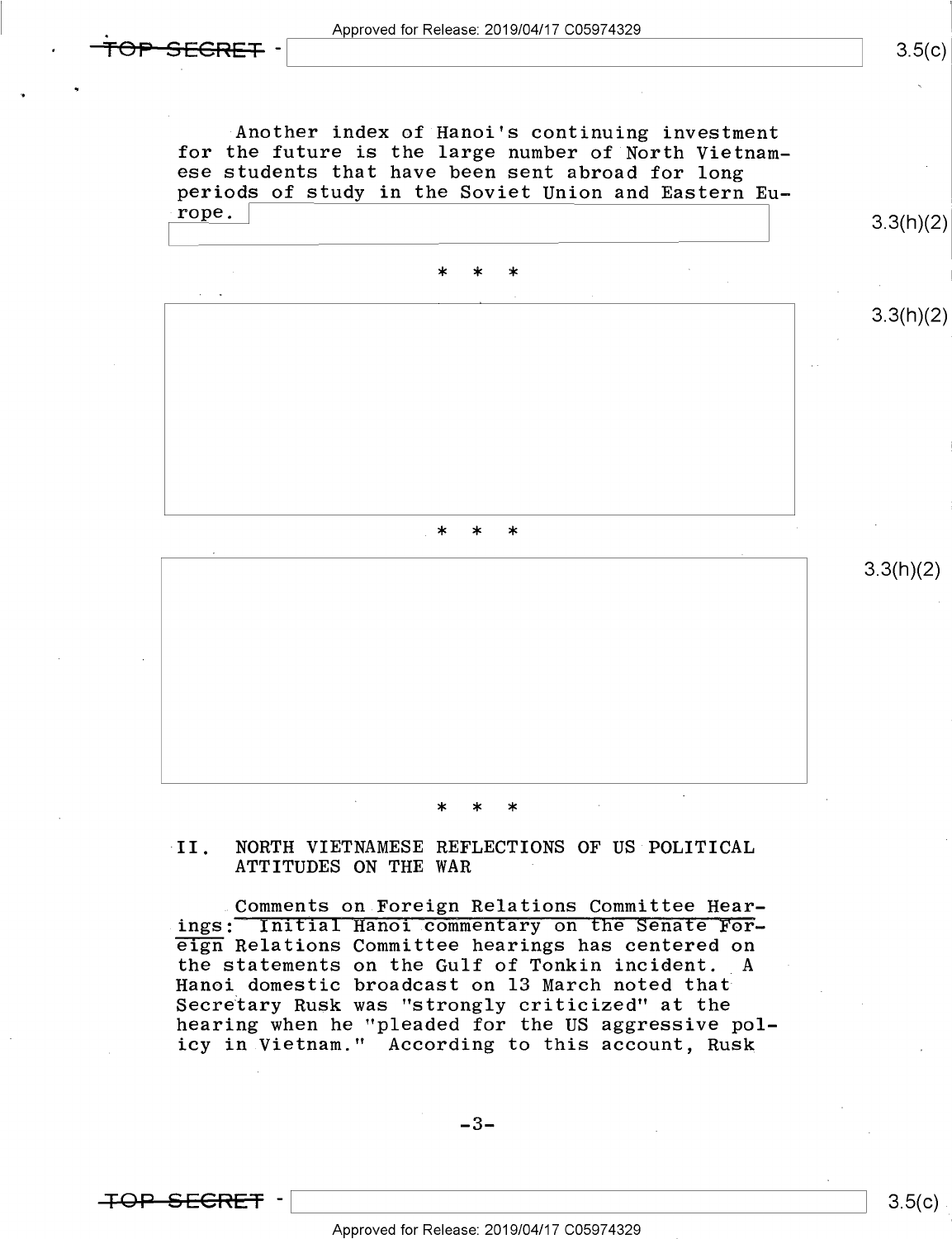was "forced" to give a clear explanation about the<br>"fabrication" of the Tonkin incident. The broad-<br>cast also said that severe questioning of Rusk on this point reflected the "great worries" of a number of US senators about the consequences of dif-<br>fering views on Vietnam policy in the US. Statements critical of US policy by Senators Morse,<br>Fulbright, and Mansfield were offered to support that contention.

The Hanoi party daily, Nhan Dan, in an article broadcast on 14 March, also  $\overline{offered}$  a detailed dis- cussion of the Tonkin debate both prior to and dur-<br>ing the Senate hearings. It alleged that the administration's claims concerning the incident<br>were "deceitful and slanderous maneuvers" and that<br>American public opinion was finally seeing through<br>"Johnson's facade." Nhan Dan claimed that the<br>reason the incident was be nam.-

Summing up its view of the Senate debate, Nhan<br>Dan claimed that never has the US been criticized\*<br>and condemned so strongly and isolated so seriously as it is now. Never has it been confronted with so many difficulties and such grave internal strife as grow as Communist successes in Vietnam mount.

\* \* \*

Antiwar Activity: Hanoi, in its English lan-<br>guage broadcast on I3 March, noted that some 1,000 'New York University students and faculty members had recently demonstrated against Dow Chemical Com-<br>pany recruiting on the campus. The broadcast also reported that a political party called "For Peace<br>and Freedom" has come into being in Pennsylvania.<br>One of the points in its program, according to the Hanoi statement, is to demand an end to the "dirty war pursued by the US in Vietnam."

\_4\_

\